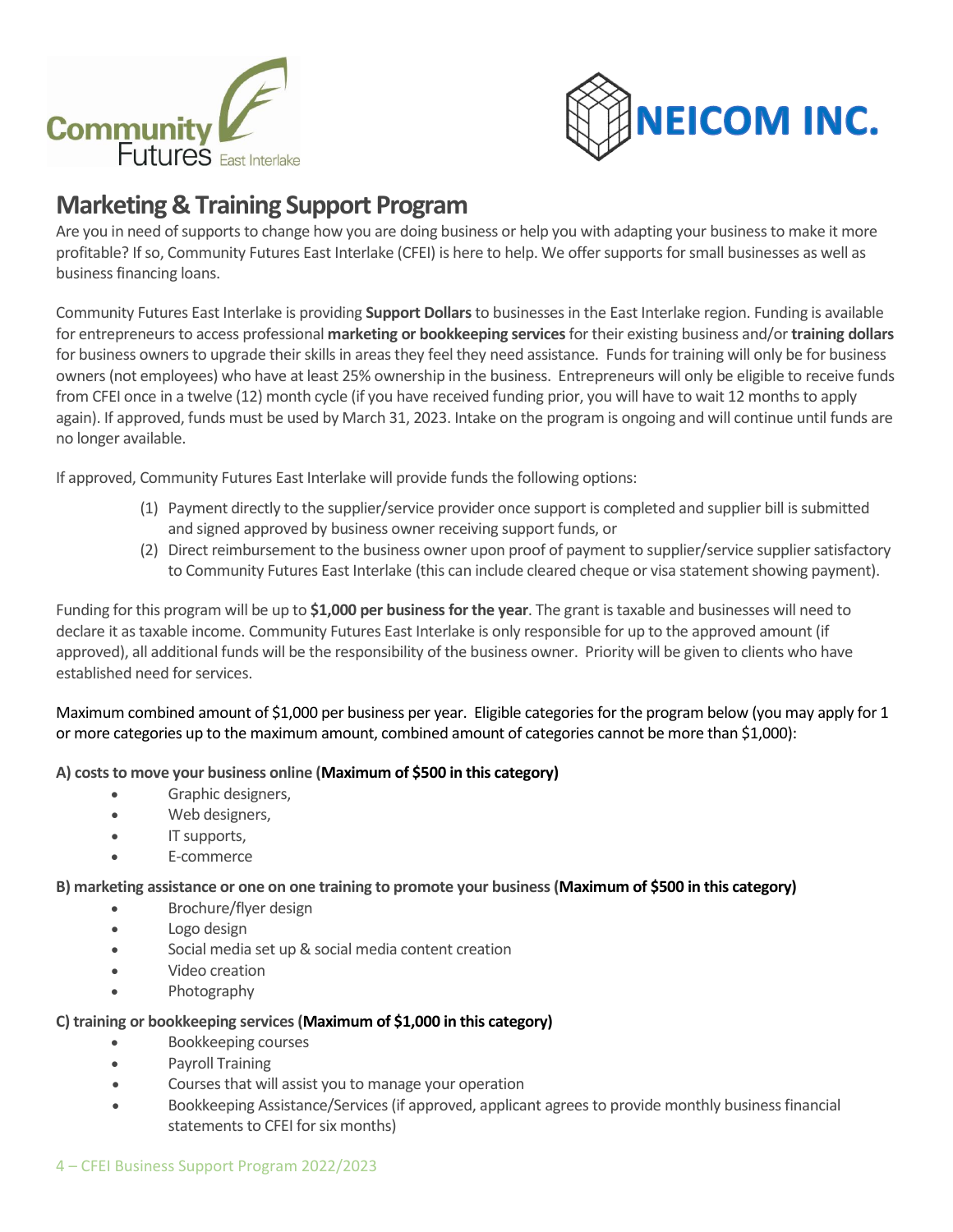# **Application Marketing & Training Support Program – Community Futures East Interlake**

## **Business Owner Information (Applicant)**

| Your Name:                                                                         |  |  |  |  |  |
|------------------------------------------------------------------------------------|--|--|--|--|--|
| Email Address:                                                                     |  |  |  |  |  |
| Phone Number:                                                                      |  |  |  |  |  |
| <b>Business Name:</b>                                                              |  |  |  |  |  |
| <b>Business Number:</b>                                                            |  |  |  |  |  |
| <b>Business Type:</b><br>Sole Proprietorship_____ Partnership_____ Corporation____ |  |  |  |  |  |
| How long in Business/ Business start: [                                            |  |  |  |  |  |
| <b>Business Address:</b>                                                           |  |  |  |  |  |
| <b>Business Website/Social Media Links:</b>                                        |  |  |  |  |  |
|                                                                                    |  |  |  |  |  |
|                                                                                    |  |  |  |  |  |

What do you need the services for? (Eg. Website upgrades, online sales, professional photos, Facebook marketing development, social media development, training etc…) w.sherrybensonpodolchuk.com

How will the service/training assist and or benefit your business? Why do you need the funds?

4 – CFEI Business Support Program 2022/2023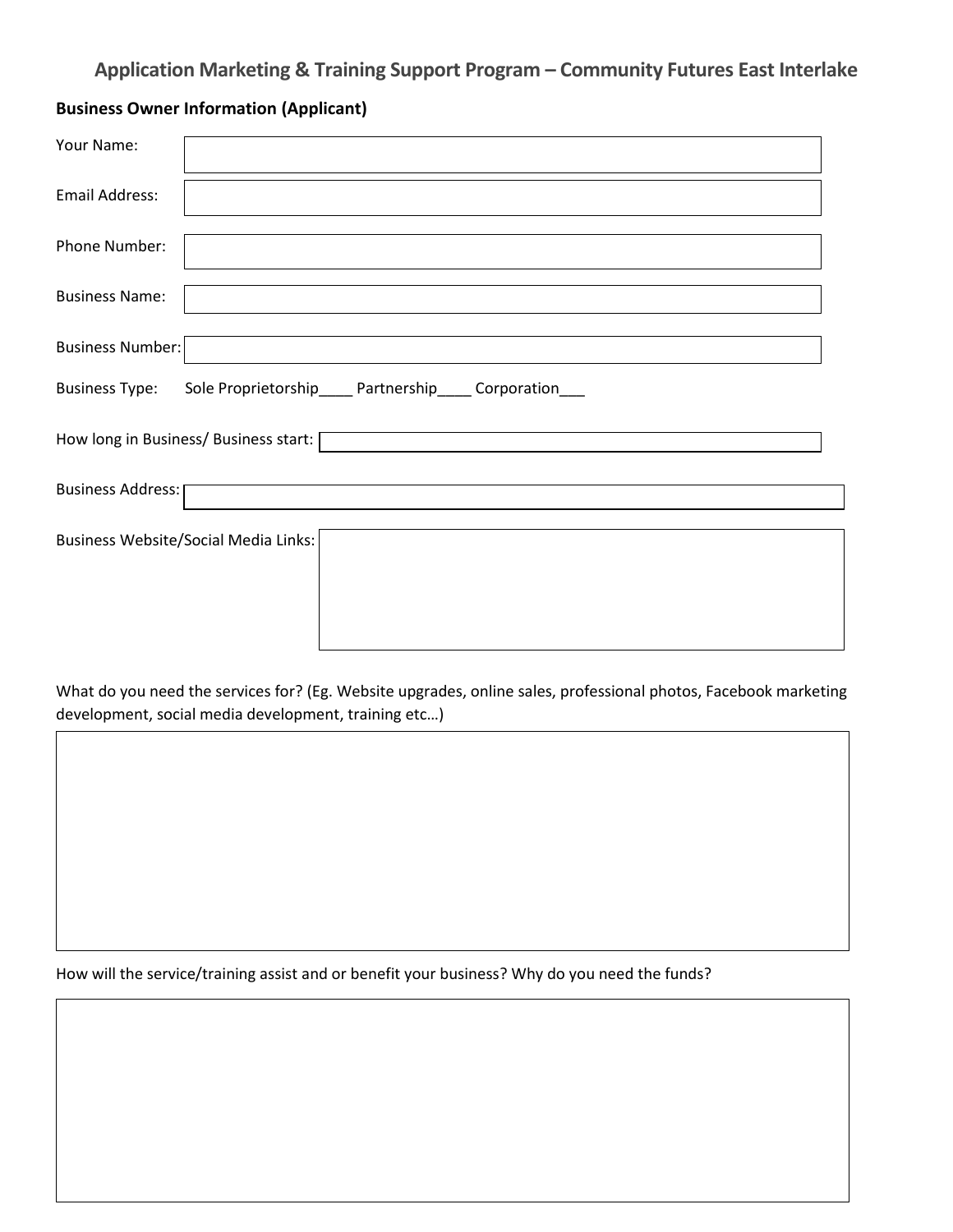### **Supplier/Service Provider Information**

Identify your supplier, service provider or training that you are applying for. Provide their business name, name, email, phone number and address. Your application will not be processed until you provide details below.

| <b>Training Course Name:</b> |  |
|------------------------------|--|
| <b>Business Name:</b>        |  |
| Contact Person:              |  |
| <b>Email Address:</b>        |  |
| Phone Number:                |  |
| <b>Business Address:</b>     |  |

Brief Description of what provider will supply:

For the program and statistical information, we collect for our funder, please let us know if you identify in any of the following categories:

☐Indigenous: First Nation, Inuit, Metis or Non-Status

 $\Box$ Entrepreneur with a disability or health condition

☐Women Owned Business (50% ownership or greater)

☐Youth Business Owner (29 or under)

☐None of the above/Prefer Not to Answer